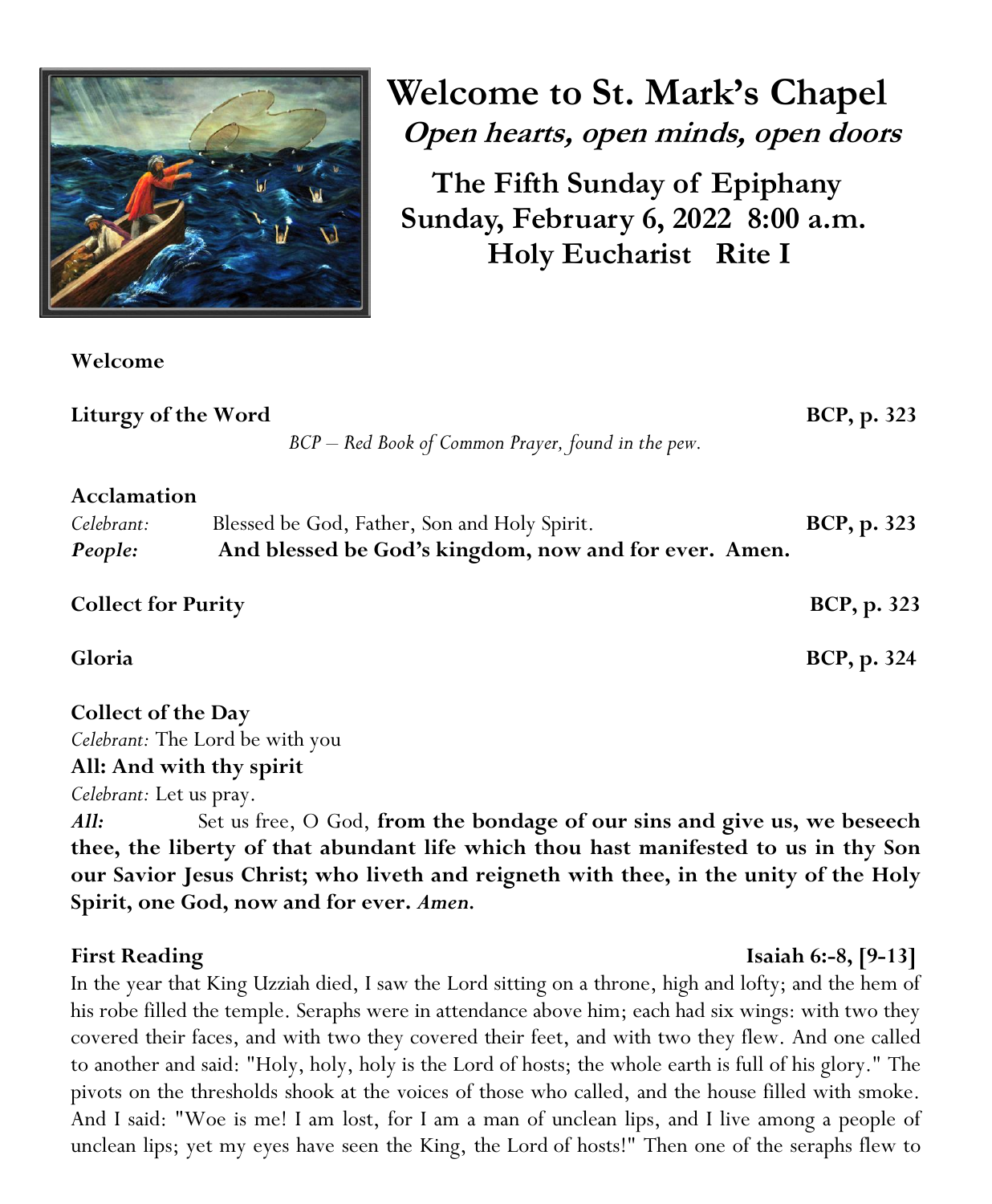me, holding a live coal that had been taken from the altar with a pair of tongs. The seraph touched my mouth with it and said: "Now that this has touched your lips, your guilt has departed and your sin is blotted out." Then I heard the voice of the Lord saying, "Whom shall I send, and who will go for us?" And I said, "Here am I; send me!" [And he said, "Go and say to this people: `Keep listening, but do not comprehend; keep looking, but do not understand.' Make the mind of this people dull, and stop their ears, and shut their eyes, so that they may not look with their eyes, and listen with their ears, and comprehend with their minds, and turn and be healed." Then I said, "How long, O Lord?" And he said: "Until cities lie waste without inhabitant, and houses without people, and the land is utterly desolate; until the Lord sends everyone far away, and vast is the emptiness in the midst of the land. Even if a tenth part remain in it, it will be burned again, like a terebinth or an oak whose stump remains standing when it is felled." The holy seed is its stump.] Reader: The Word of the Lord. **People: Thanks be to God.**

### **Psalm 138 Confitebor tibi BCP pg. 793**

1 I will give thanks to you, O Lord, with my whole heart; \* before the gods I will sing your praise. 2 I will bow down toward your holy temple and praise your Name, \*

because of your love and faithfulness;

3 For you have glorified your Name \*

and your word above all things.

4 When I called, you answered me; \* you increased my strength within me.

5 All the kings of the earth will praise you, O Lord, \* when they have heard the words of your mouth.

- 6 They will sing of the ways of the Lord, \* that great is the glory of the Lord.
- 7 Though the Lord be high, he cares for the lowly; \* he perceives the haughty from afar.

8 Though I walk in the midst of trouble, you keep me safe; \* you stretch forth your hand against the fury of my enemies; your right hand shall save me.

9 The Lord will make good his purpose for me; \* O Lord, your love endures for ever; do not abandon the works of your hands.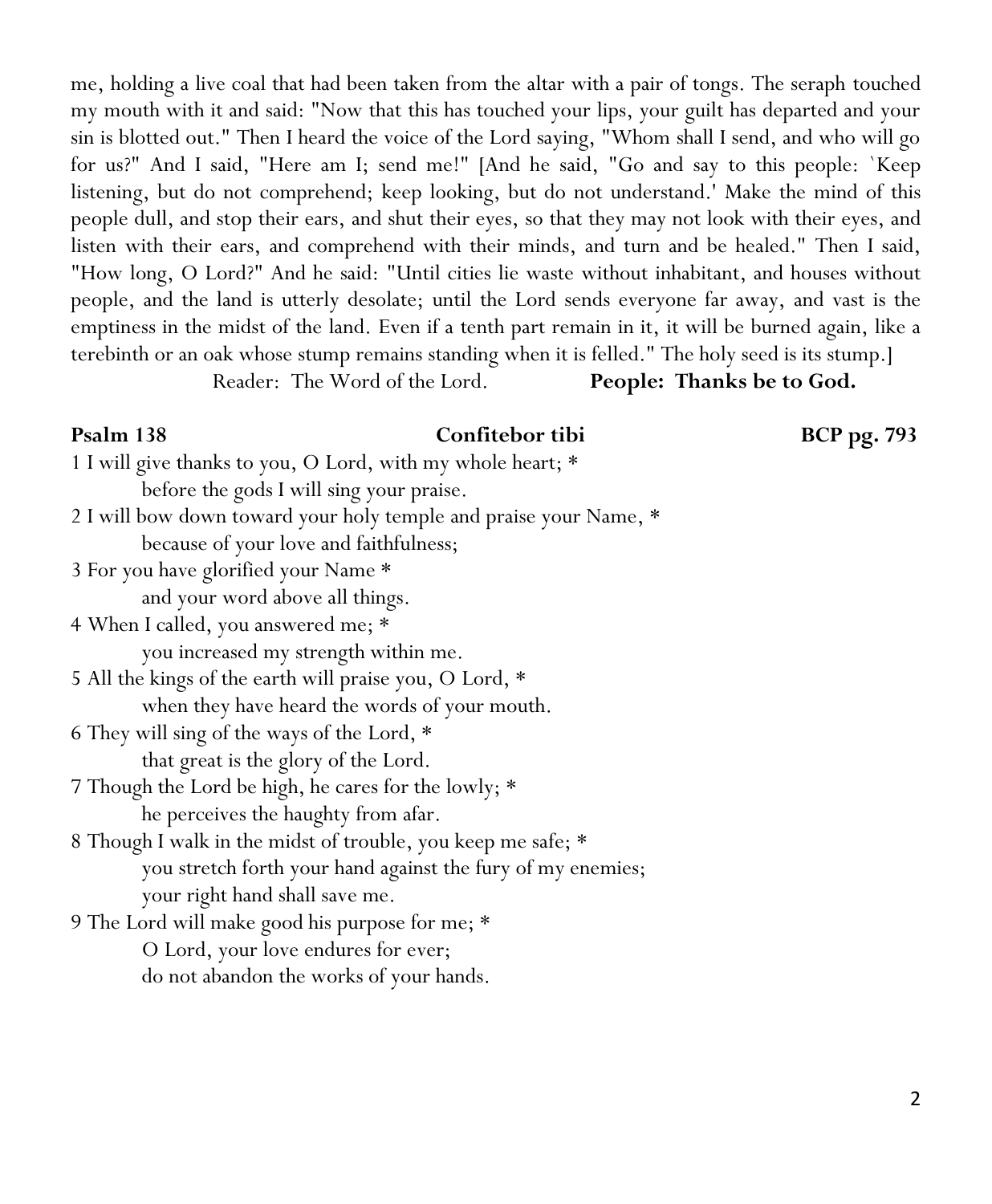I would remind you, brothers and sisters, of the good news that I proclaimed to you, which you in turn received, in which also you stand, through which also you are being saved, if you hold firmly to the message that I proclaimed to you--unless you have come to believe in vain. For I handed on to you as of first importance what I in turn had received: that Christ died for our sins in accordance with the scriptures, and that he was buried, and that he was raised on the third day in accordance with the scriptures, and that he appeared to Cephas, then to the twelve. Then he appeared to more than five hundred brothers and sisters at one time, most of whom are still alive, though some have died. Then he appeared to James, then to all the apostles. Last of all, as to one untimely born, he appeared also to me. For I am the least of the apostles, unfit to be called an apostle, because I persecuted the church of God. But by the grace of God I am what I am, and his grace toward me has not been in vain. On the contrary, I worked harder than any of them--though it was not I, but the grace of God that is with me. Whether then it was I or they, so we proclaim and so you have come to believe.

Reader: The Word of the Lord. **People: Thanks be to God.**

# **Holy Gospel Luke 5:1-11** *Priest:* **The Holy Gospel of our Lord Jesus Christ according to Luke.**  *People:***Glory be to thee, O Lord.**

Once while Jesus was standing beside the lake of Gennesaret, and the crowd was pressing in on him to hear the word of God, he saw two boats there at the shore of the lake; the fishermen had gone out of them and were washing their nets. He got into one of the boats, the one belonging to Simon, and asked him to put out a little way from the shore. Then he sat down and taught the crowds from the boat. When he had finished speaking, he said to Simon, "Put out into the deep water and let down your nets for a catch." Simon answered, "Master, we have worked all night long but have caught nothing. Yet if you say so, I will let down the nets." When they had done this, they caught so many fish that their nets were beginning to break. So they signaled their partners in the other boat to come and help them. And they came and filled both boats, so that they began to sink. But when Simon Peter saw it, he fell down at Jesus' knees, saying, "Go away from me, Lord, for I am a sinful man!" For he and all who were with him were amazed at the catch of fish that they had taken; and so also were James and John, sons of Zebedee, who were partners with Simon. Then Jesus said to Simon, "Do not be afraid; from now on you will be catching people." When they had brought their boats to shore, they left everything and followed him.

*Priest:* The Gospel of the Lord. *People:* **Praise to thee, O Christ.**

**Sermon The Rev. Brian D. Blayer**

### **Second Reading 1 Corinthians 15:1-11**